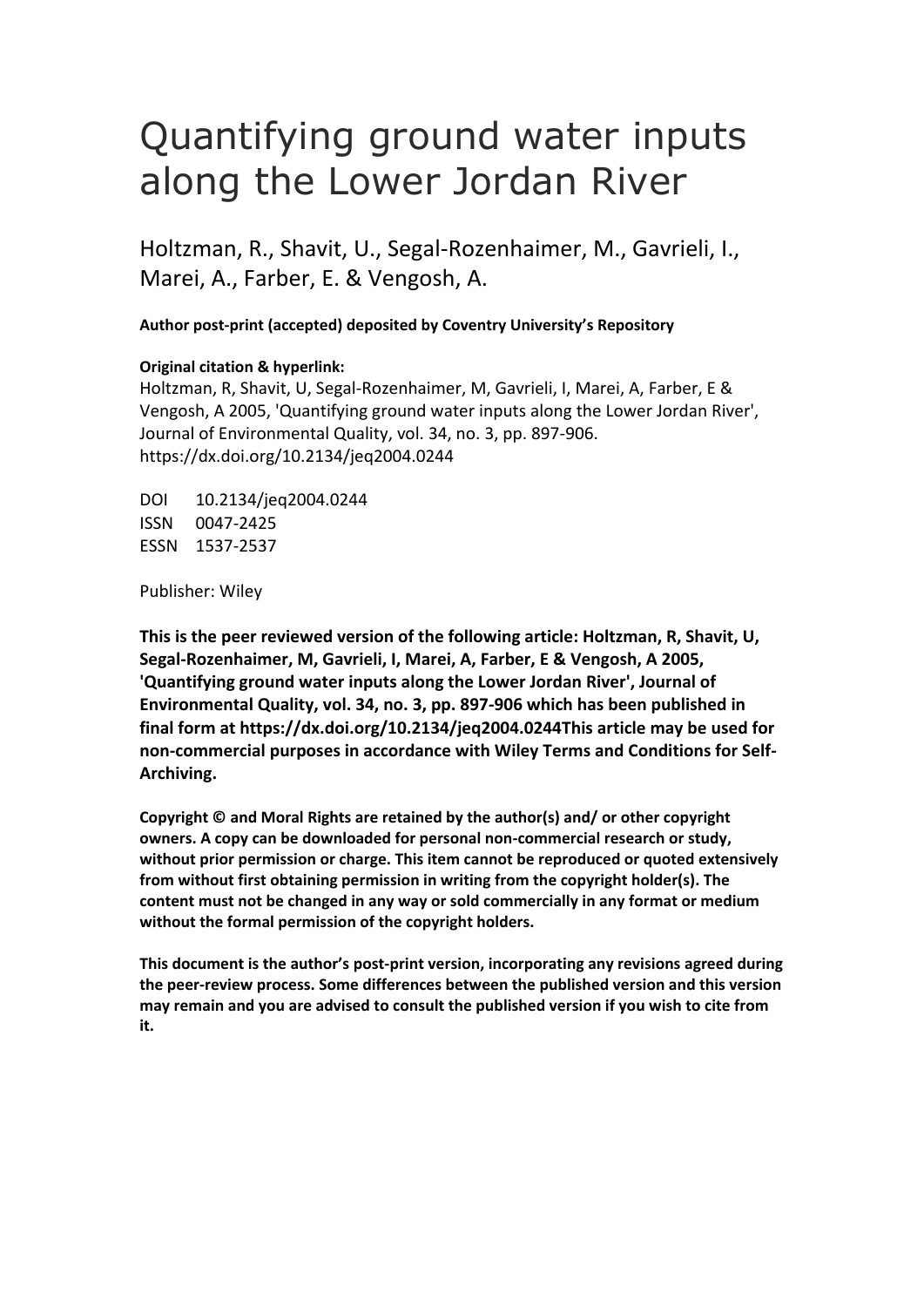## **Quantifying Ground Water Inputs along the Lower Jordan River**

Ran Holtzman, Uri Shavit,\* Michal Segal-Rozenhaimer, Ittai Gavrieli, Amer Marei, Efrat Farber, and Avner Vengosh

## **ABSTRACT**

 **1100 L s <sup>1</sup> , which is about 40 times lower than the historical flow The flow rate of the Lower Jordan River has changed dramatically during the second half of the 20th century. The diversion of its major natural sources reduced its flow rate and led to drying events during the drought years of 2000 and 2001. Under these conditions of low flow rates, the potential influence of external sources on the river discharge and chemical composition became significant. Our measurements show that the concentrations of chloride, calcium, and sodium in the river water decrease along the first 20-km section, while sulfate and magnesium concentrations increase. These variations were addressed by a recent geochemical study, suggesting that ground water inflow plays a major role. To further examine the role of ground water, we applied mass-balance calculations, using detailed flow rate measurements, water samplings, and chemical analyses along the northern (upstream) part of the river. Our flow-rate measurements showed that the river base-flow during 2000 and 2001 was 500 to rates. Our measurements and calculations indicate that ground water input was 20 to 80% of the river water flow, and 20 to 50% of its solute mass flow. This study independently identifies the composition of possible end-members. These end-members contain high sulfate concentration and have similar chemical characteristics as were found in agricultural drains and in the "saline" Yarmouk River. Future regional development plans that include the river flow rate and chemistry should consider the interactions between the river and its shallow ground water system.**

WATER RESOURCES in arid and semiarid regions are often overexploited. Many rivers in these regions become saline and polluted, and their low flow rates further endanger their future sustainability (Pillsburry, 1981; Williams, 2001). The Lower Jordan River is an extreme example of such a river, where the combination of excessive water needs and lack of environmental attention has led to a devastating drying process of the river (Salameh, 1996).

yr<sup>-1</sup> at the outlet to the Dead Sea to very low flow rates,  $(31.47 \text{ N}, 35.33)$  $10^6$  m<sup>3</sup> vr<sup>1</sup>  $10^6$  m<sup>3</sup> yr<sup>1</sup>), Over the last 50 years the flow rate of the Lower Jordan River has decreased from about  $1300 \times 10^6$  m<sup>3</sup> recently estimated around  $100$  to  $200$ (Salameh and Naser, 1999). The historical main tributaries included the Upper Jordan River flowing through the Sea of Galilee (approximately 540

 $10^6$  m<sup>3</sup> yr<sup>1</sup>), the Yarmouk River (approximately 480 and local streams (Hof, 1998). Since the construction of water supply projects in Israel (mainly since 1964), Jordan (1966), and Syria (1970), the Sea of Galilee and the Yarmouk River are blocked and no fresh surface water flows into the river except for rare flood events and negligible contributions from small springs.

The influence of natural ground water seepage and agricultural return flows were negligible relative to the historical flow rates of the Lower Jordan River. However, both sources became potentially significant following the sharp decrease in the river flow and the growing agricultural activity along its banks. In an earlier paper (Farber et al., 2004) we used the geochemical variations to show that the river chemistry is primarily controlled by ground water contribution (including agricultural return flows) and that surface inputs alone cannot account for the overall chemical changes. In the present study, we quantify the ground water contribution by an integration of flow rate measurements with the chemical changes that were observed along the Lower Jordan River.

## **MATERIALS AND METHODS**

We present results of flow-rate measurements, chemical analyses, and mass-balance calculations along the upper (northern) 20 km of the Lower Jordan River. The results were obtained in collaboration between Jordanian, Israeli, and Palestinian researchers between 1999 and 2001. The rainfall during these years was limited (approximately 75% of the annual average) and thus the reported results represent base flows under drought conditions.

### **The Study Area**

 (downstream from the Sea of Galilee, 32 42 N, 35 35 E, The Lower Jordan River stretches between Alumot dam approximately 210 m below sea level) and the Dead Sea  $(31 47 N, 35 33 E,$  approximately 417 m below sea level in 2004) with a catchment area of about  $15\,000\,\mathrm{km^2}$  (Efrat, 1996; Salameh, 1996; Hamberg, 2000). The riveris about 105 km long (aerial distance; approximately 190 km meandering distance; Hamberg, 2000) and defines the border between Israel and Jordan. This paper focuses on the northern part of the Lower Jordan Valley (see Fig. 1, Table 1), between Dalhamia (Site 7) and Hamadia pumping station (Site 25). The investigated area is occupied by rural settlements on both sides of the river and the majority of the land is used for agriculture (e.g., field crops, date plants, and fishponds). Tributaries to the river include natural streams and artificial canals (e.g., agricultural and fishpond drainage). Currently, the only major water sources at the inlet of the Lower Jordan River are the Saline Water Carrier and the effluents from the Bitania wastewater treatment plant (Sites 1 and 2). The Saline Water Carrier contains a mixture of saline spring water diverted from the western shore of the Sea of Galilee and treated urban sewage effluents. The Bitania source consists of poorly treated waste effluents.

R. Holtzman, U. Shavit, and M. Segal-Rozenhaimer, Department of Civil and Environmental Engineering, Technion, Israel Institute of Technology, Haifa 32000, Israel. I. Gavrieli, Geological Survey of Israel, 30 Malkhe Israel Street, Jerusalem 95501, Israel. A. Marei, Faculty of Science and Technology, Al-Quds University, P.O. Box 20002, East Jerusalem. E. Farber and A. Vengosh, Department of Geological and Environmental Sciences, Ben Gurion University, PO Box 653, Beer Sheva 84105, Israel. Received 26 June 2004. Technical Reports. \*Corresponding author (aguri@technion.ac.il).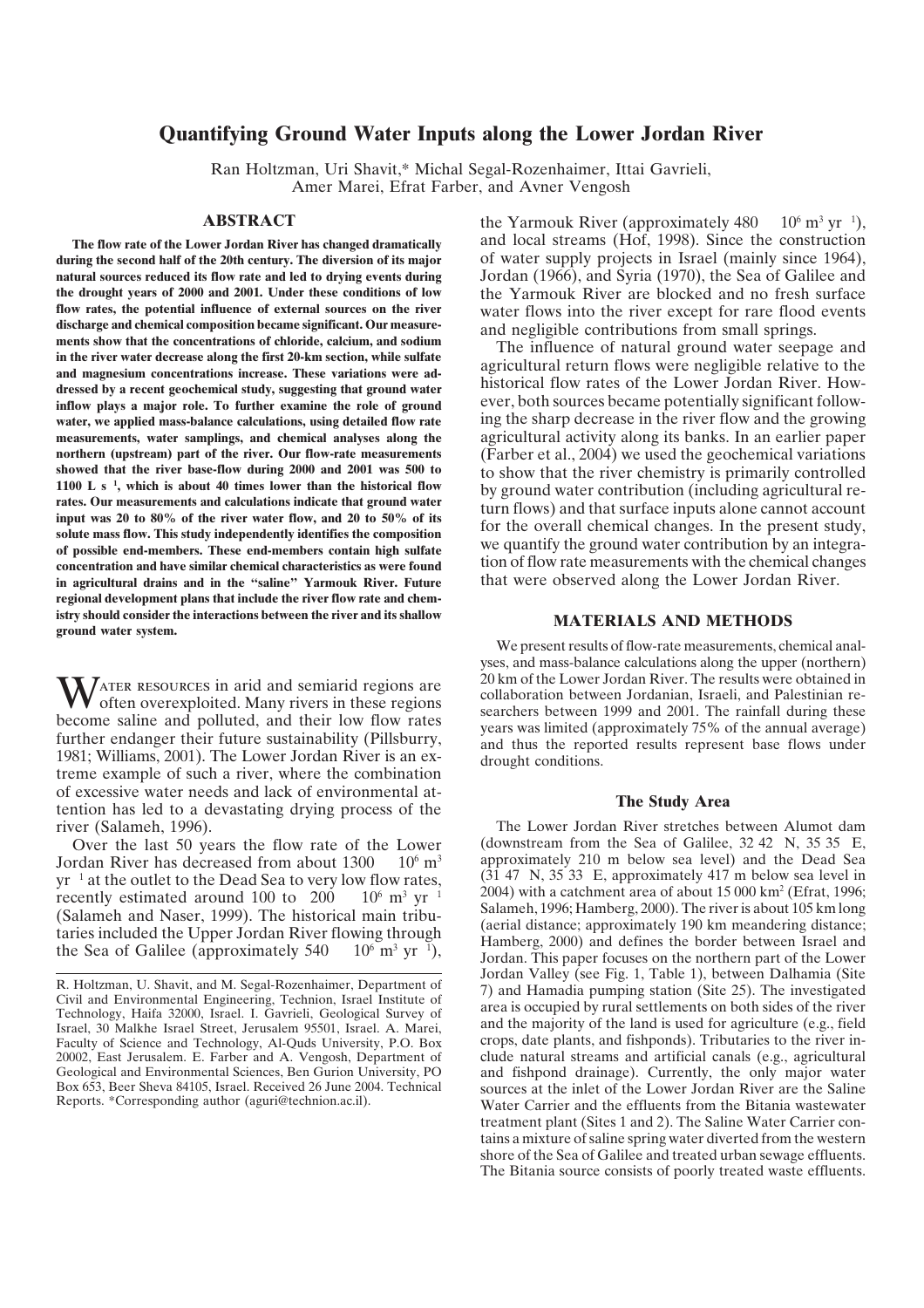

**Fig. 1. The northern part of the Lower Jordan River (sites are listed in Table 1).**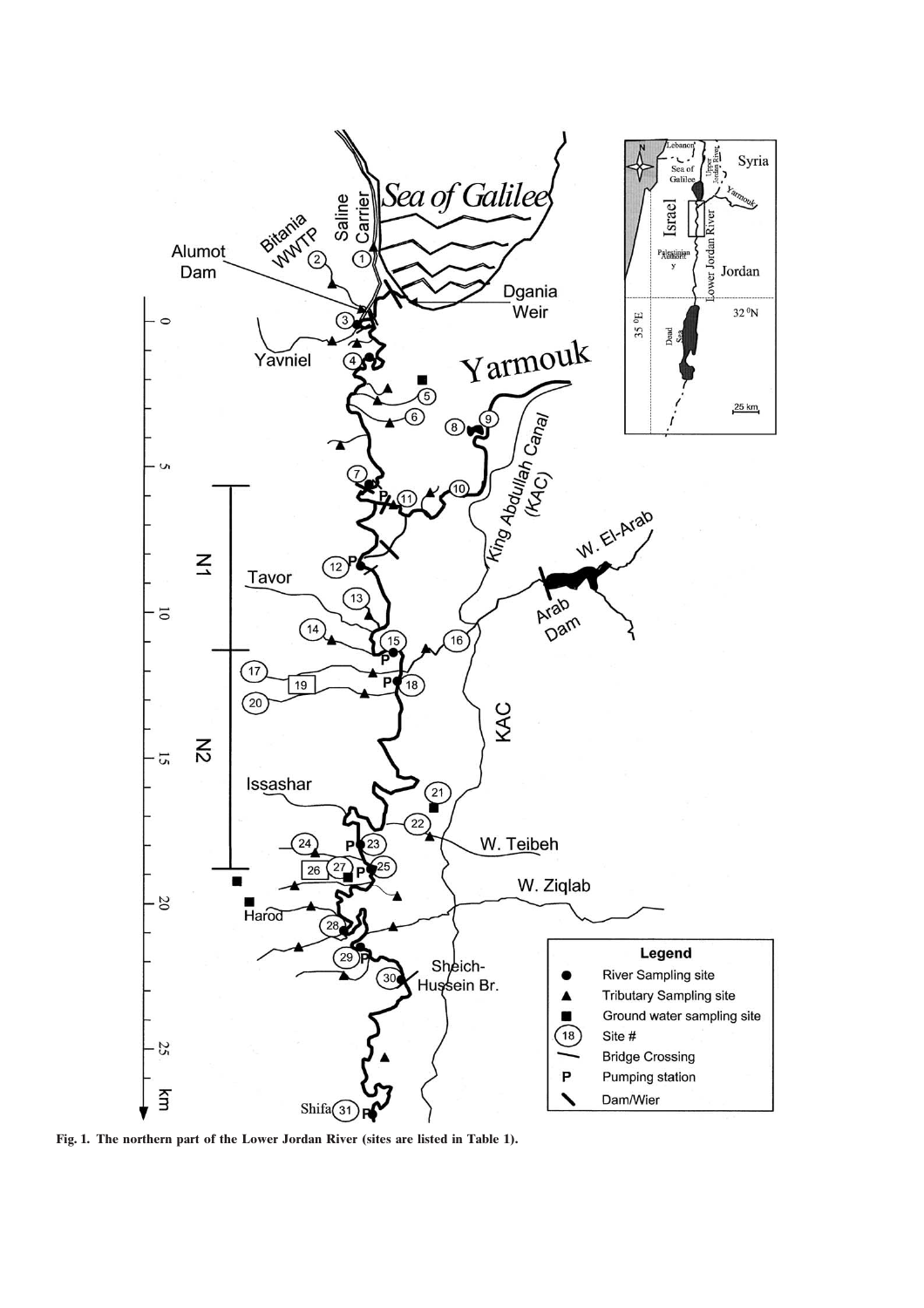| <b>Site</b>                                                                                                                   | <b>Name</b>                                                                                                                                                                                                                                                                                                                        | <b>Aerial distance</b><br>from Site 3                                                                    | <b>Type†</b>                                                                                                                               | bottles, filtered $(0.45 \text{ m})$ within 24 to 48 h, stored at 4 C,<br>and finally analyzed at the Israel Geological Survey. While                                                                                                                                                                                                                                                                                                                                                                                                                                                                                                                                                                                                                                                                                                                                      |
|-------------------------------------------------------------------------------------------------------------------------------|------------------------------------------------------------------------------------------------------------------------------------------------------------------------------------------------------------------------------------------------------------------------------------------------------------------------------------|----------------------------------------------------------------------------------------------------------|--------------------------------------------------------------------------------------------------------------------------------------------|----------------------------------------------------------------------------------------------------------------------------------------------------------------------------------------------------------------------------------------------------------------------------------------------------------------------------------------------------------------------------------------------------------------------------------------------------------------------------------------------------------------------------------------------------------------------------------------------------------------------------------------------------------------------------------------------------------------------------------------------------------------------------------------------------------------------------------------------------------------------------|
| 1<br>$\frac{2}{3}$<br>$\frac{4}{5}$<br>6<br>$\overline{7}$<br>8<br>$\boldsymbol{9}$<br>10<br>11<br>12<br>13<br>14<br>15<br>16 | <b>Saline Carrier</b><br><b>Bitania</b><br><b>Alumot</b><br><b>Beit-Zera Bridge</b><br>Kohvani Drainage<br><b>Afikim Drainage</b><br>Dalhamiya bridge<br><b>Yarmuchim Reservoir</b><br>Yarmouk (121)<br>Yarmouk (110)<br><b>Saline Yarmouk</b><br><b>Gesher</b><br>D. Canal Gesher<br>D. Canal Neve-Ur<br>Neve-Ur N.<br>W. El-Arab | km<br>0.1<br>1.3<br>2.5<br>3.4<br>5.6<br>3.3<br>3.5<br>3.7<br>6.3<br>8.7<br>10.7<br>11.5<br>11.6<br>12.2 | W<br>W<br><b>JR</b><br><b>JR</b><br>D<br>D<br>J <sub>R</sub><br>${\bf E}$<br>${\bf E}$<br>E<br>${\bf E}$<br><b>JR</b><br>W<br>W<br>JR<br>E | concentrations of chloride and sulfate (among other anions)<br>were measured by ion chromatography (IC), concentrations<br>of sodium and calcium were measured by inductively coupled<br>plasma-optical emission spectrometry (ICP-OES). The im-<br>balance between positive and negative charged ions did not<br>exceed 5%, which reflects the overall precision of the analyti-<br>cal procedures. Isotope ratios of sulfur in sulfate were also<br>determined. For $34S$ analyses, $SO_2$ gas was produced and col-<br>lected on a vacuum line as described by Coleman and Moore<br>(1978) (Gavrieli et al., 2001). Isotopic measurements of the<br>$SO2$ gas were done at the British Geological Survey, Keyworth,<br>UK. For more chemical and isotope analyses obtained for<br>these water samples, see Segal-Rozenhaimer et al. (2004) and<br>Farber et al. (2004). |
| 17<br>18<br>19                                                                                                                | D. Canal 76<br>Neve-Ur S.<br>Nave-Ur fishpond                                                                                                                                                                                                                                                                                      | 12.2<br>12.7<br>12.5                                                                                     | W<br><b>JR</b><br>F                                                                                                                        | <b>Flow Rate Measurements</b>                                                                                                                                                                                                                                                                                                                                                                                                                                                                                                                                                                                                                                                                                                                                                                                                                                              |
| 20<br>21<br>22<br>23<br>24<br>25<br>26<br>27<br>28<br>29<br>30<br>31                                                          | <b>Fishpond Pipe</b><br><b>Manshieh</b><br>W. Teibeh<br>Hamadiya N.<br><b>Doshen Canal</b><br>Hamadiya S.<br><b>Hamadiya Fishponds</b><br>Hamadiya Well<br>Gate 48<br><b>Maoz Hayim</b><br><b>Shiech-Hussein Bridge</b><br><b>Shifa</b>                                                                                            | 12.7<br>16<br>16.5<br>18.2<br>18.5<br>19.5<br>19.1<br>19.1<br>21.1<br>22.2<br>22.7<br>27.7               | W<br><b>GW</b><br>E<br>J <sub>R</sub><br>W<br>J <sub>R</sub><br>F<br><b>GW</b><br>JR<br>JR<br>JR<br>JR                                     | Flow rates were measured during five field trips between<br>February and August 2001 at three river cross-sections along<br>the northern part of the Lower Jordan River, and in the eastern<br>and western tributaries (adjacent to their confluence with the<br>river). These measurements were obtained simultaneously with<br>the water samplings designated for the chemical analyses. The<br>duration of each field trip was 1 to 2 d (except for the February<br>field trip during which the tributaries were measured a week<br>later). The flow-rate measurement technique was adjusted<br>according to the local conditions. In particular, because the                                                                                                                                                                                                           |

were sampled between August 1999 and August 2001. Water By cruising the construction across the river using magnesium-

lected cross-sections, representing cross-sectional averages with occasionally unavoidable potential bias toward the upper and lateral location were recorded using internal compass, tilt

Aerial distance bottles, filtered (0.45 m) within 24 to 48 h, stored at 4 C, **Table 1. Sites list (for location see Fig. 1).** water layers. Water samples were collected in rinsed plastic and finally analyzed at the Israel Geological Survey. While concentrations of chloride and sulfate (among other anions) were measured by ion chromatography (IC), concentrations  $\alpha$  **1 Sodium** and calcium were measured by inductively coupled plasma–optical emission spectrometry (ICP–OES). The im**balance between positive and negative charged ions did not** exceed 5%, which reflects the overall precision of the analytical procedures. Isotope ratios of sulfur in sulfate were also lected on a vacuum line as described by Coleman and Moore (1978) (Gavrieli et al., 2001). Isotopic measurements of the  $SO<sub>2</sub>$  gas were done at the British Geological Survey, Keyworth, **13 D. Canal Gesher 10.7 W** UK. For more chemical and isotope analyses obtained for **these water samples, see Segal-Rozenhaimer et al. (2004) and 15** *Rarber et al.* **(2004).** 

### **<sup>18</sup> Neve-Ur S. 12.7 JR Flow Rate Measurements <sup>19</sup> Nave-Ur fishpond 12.5 <sup>F</sup>**

internal pressure gauge  $(1 \text{ cm})$ . The instrument orientation **20** *Plow rates were measured during five field trips between* **February and August 2001 at three river cross-sections along 23 Hamadiya N. 18.2 JR** the northern part of the Lower Jordan River, and in the eastern **24 Doshen Canal 18.5 W** and western tributaries (adjacent to their confluence with the **25** *n* **C** *n n Hamardiya* **<b>E** *n Hamardiya <b>E <i>Hamardiya <b>E Hamardiya <b>Fishponds Fight Hamardiy Hamardiy Hamardiy Hamardiy Hamardiy Hamardiy Hamardiy Hamardiy* **27 19.1 EXECUTE: CHE EXECUTE: CHE CHE CHE CHE CHE CHE CHE CHE CHE CHE CHE CHE CHE CHE CHE CHE CHE CHE CHE CHE CHE CHE CHE CHE CHE CHE CHE CHE CHE CHE C** duration of each field trip was 1 to 2 d (except for the February field trip during which the tributaries were measured a week **1ater).** The flow-rate measurement technique was adjusted according to the local conditions. In particular, because the river centerline serves as the international border between *F* JR, Jordan River sites; W and E, western and eastern tributaries (streams<br>and drainage canals); GW, ground water sampling through boreholes,<br>wells, or springs; D, agricultural draining canals; F, fishponds.<br>the river a <sup>A</sup> portable acoustic Doppler velocimeter (Argonaut-ADV; **Water Sampling and Chemical Analysis** Sontek, San Diego, CA) was mounted on <sup>a</sup> vertical pole held The waters of the Lower Jordan River and its tributaries by a specially designed floating traverse construction (Fig. 2). samples were also collected from fishponds, agricultural drain-<br>alloy poles, both water velocity and riverbed profiles were<br>age canals, and different subsurface sources.<br>botained. The immersion depth of the instrument was obtained. The immersion depth of the instrument was adjusted Sampling was obtained at various locations along the se- using a step motor and a control cable, and measured by an



Fig. 2. A picture of a discharge measurement site showing the acoustic Doppler velocimeter (ADV) mounted on the floating construction. A **schematic of the floating construction and the ADV is shown on the right.**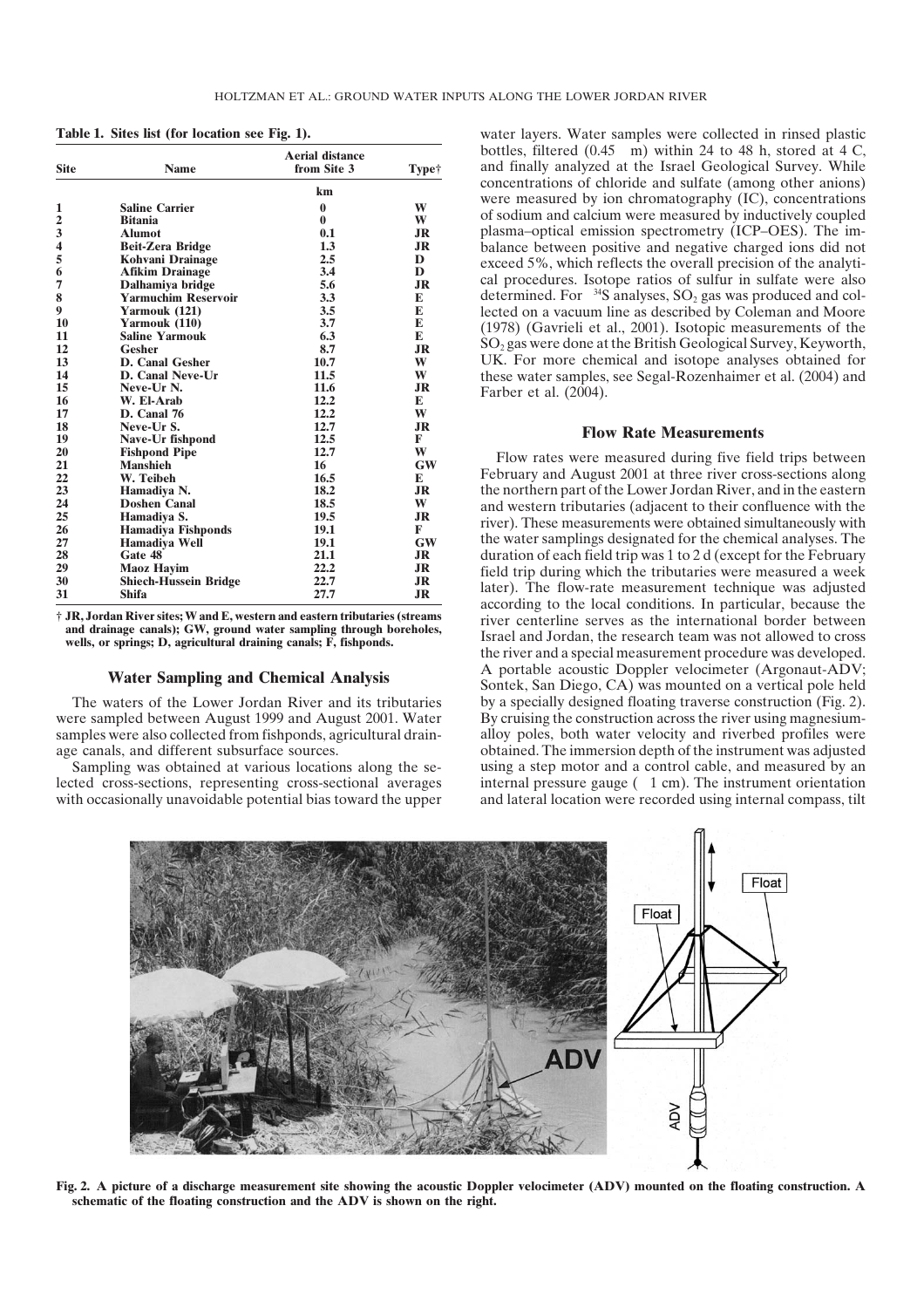( 5 cm). A portable computer and serial communication were sensors, and a ruler that was attached to the magnesium poles used for instrument control and data recording. The threecomponent velocity vector was measured with a high signalto-noise ratio thanks to the high turbidity of the river (approximately 60 NTUs). The measurement of the riverbed profile utilized the boundary reflection signal and the ability of the instrument to separate it from the velocity signal. The estimated relative accuracy of the measured water depth and cross-section width in the river sections was 5 and 2%, respectively (Holtzman, 2003). The ADV was programmed to measure the velocity vector 2000 to 10 000 times (at a frequency of 10 Hz) within its approximately 0.25-cm<sup>3</sup> sampling volume for each point, resulting in an estimated relative accuracy of approximately 1% (Sontek, 2000). Post-processing was applied to remove measurements with temporary low signal-to-noise ratio before an average value was obtained.

ments was estimated as  $2\%$  with a 1.5 cm s<sup>1</sup> zero offset An electromagnetic velocimeter (Flo-Mate Model 2000; Marsh-McBirney, Frederick, MD) was used to measure velocities in the western tributaries, while a dipping bar (Hydro-Bios, Kiel, Germany) was applied in the eastern tributaries. Velocity was measured with the electromagnetic velocimeter 5 to 10 times at each point(5 s each) with a sampling frequency of 30 Hz (a total of 750 to 1500 measurements at each point). The accuracy of the electromagnetic velocimeter measureinduction (Marsh-McBirney, 1990). The accuracy of the dipping bar measurements was estimated as 20% (J. Von-Borries, personal communication, 2003).

 $z^m$ , where u (m s<sup>-1</sup>) is the is the height from the riverbed, and and *m* are constants. Flow rates were obtained by an integration of the scalar product between the velocity vector and the cross-sectional area vector at 30 to 50 points across each cross-section of the river and 5 to 20 points at the tributaries (Holtzman, 2003, Fig. 20, p. 44). It was found that for most cases, velocity vertical profiles fit a power law,  $u(z)$ velocity component perpendicular to the cross-section,  $z(m)$ These constants were calculated using linear curve fit procedure from the measurements in each cross-section. For each cross-section, a choice was made between an integration of the power law:

$$
Q \qquad \int\limits_{j=1}^{n} \int\limits_{z=0}^{z=H_j} jz^{m}dz \; b_j \qquad \qquad [1]
$$

and a simple two-dimensional integration scheme:

$$
Q \qquad \sum_{j=1 \ k=1}^{n-K} u_{j,k} h_{j,k} b_j \qquad \qquad [2]
$$

which provided a better fit for a few river cross-sections and for all the tributaries than Eq. [1]. Here *j* is the column index, *n* is the number of columns, *k* is the cell index,  $h_i(k)$  is the cell height, and *K* is the number of cells within the column,  $b_j(m)$  is the width of the column, and  $H_j(m)$  is its height. The accuracy of measurements of the cell height and width in the tributaries was estimated as 5 and 2%, respectively. The potential error generated by Eq. [1] and Eq. [2] was calculated by a linear approximation. These errors are 5 to 6% for the river flow, 19% for the western tributaries, and 29% for the eastern tributaries (Holtzman, 2003).

## **RESULTS AND DISCUSSION River Chemistry**

The chemistry of the Lower Jordan River has coherent and repeatable trends along its flow course. The chloride concentration, which decreases along the northern part of the river, is shown in Fig. 3a. Its high initial salinity is due to the discharge of the Saline Water Carrier. Sodium and calcium concentrations also decrease along the northern part of the river (but increase together with chloride along its southern part). Sulfate (Fig. 3b) and magnesium concentrations monotonically increase throughout the river flow path.

J. In Farber et al. (2004) we presented analyses of water samples collected from the river and its surroundings. Geochemical considerations indicated that the chemical and isotopic compositions of surface tributary inflows could not account for the chemical and isotopic modifications observed in the river. For example, the tributary inflows have higher <sup>87</sup>Sr/<sup>86</sup>Sr (western and eastern tributaries) and lower  $SO_4/Cl$  ratios (western tributaries) when compared with the river water. Thus, an additional subsurface source has been proposed. The chemical and isotopic variations recorded in the Lower Jordan River suggest that this ground water source has high Na/Cl, high SO<sub>4</sub>/Cl, low <sup>34</sup>S<sub>sulfate</sub>, and low <sup>87</sup>Sr/<sup>86</sup>Sr values. Indeed, the mass-balance calculations presented hereafter indicate that subsurface inflows change the chemical distributions along the river.

 $u_{jk}h_{jk}b_j$  [2] tion has dissolved oxygen content of 1 to 10 mg L<sup>-1</sup> Moreover, the <sup>34</sup>S values of the Jordan River decrease  $10^{-4}$ As a first approximation, we assume that mixing between two distinct water bodies influences the river chemistry; these are the river water at its origin and ground water discharge into the river. We posit that chloride and sulfate are conservative constituents in the river system and show in Fig. 4 that the postulated mixing process leads to an approximately straight line when plotting one conservative constituent versus the other (see line A–B in Fig. 4). The assumption that sulfate is a conservative constituent deserves some attention. Sulfate can be removed from water by reduction to sulfide under anaerobic conditions or by gypsum precipitation if the water is supersaturated with respect to gypsum. Sulfate can also be added to the water by oxidation of organic matter, although the amount of sulfide that is generated from organic matter (e.g., amino acids) that is oxidized to sulfate is low (Hvitved-Jacobsen, 2002). Anaerobic reduction of sulfate in the Lower Jordan River is not likely because the river water along the northern sec-(10 to 100% saturation, Segal-Rozenhaimer et al., 2004), whereas bacterial reduction of sulfate requires total lack of oxygen (Hvitved-Jacobsen, 2002). It is possible that the large content of organic matter within the Jordan River sediments (Segal-Rozenhaimer et al., 2004) results in in situ anaerobic reduction of sulfate, but because the majority of the water volume in the river is under oxidizing condition, it is less likely that the overall sulfate budget will be influenced by these processes. along the river flow (Farber et al., 2004), therefore excluding the possibility of sulfate reduction. To evaluate the potential precipitation we calculated the saturation level in the Lower Jordan River with respect to gypsum by using the Davis equation that is based on the Debye– Huckel equation (Benjamin, 2002). Our results indicate that the maximum ion activity product is  $1.04$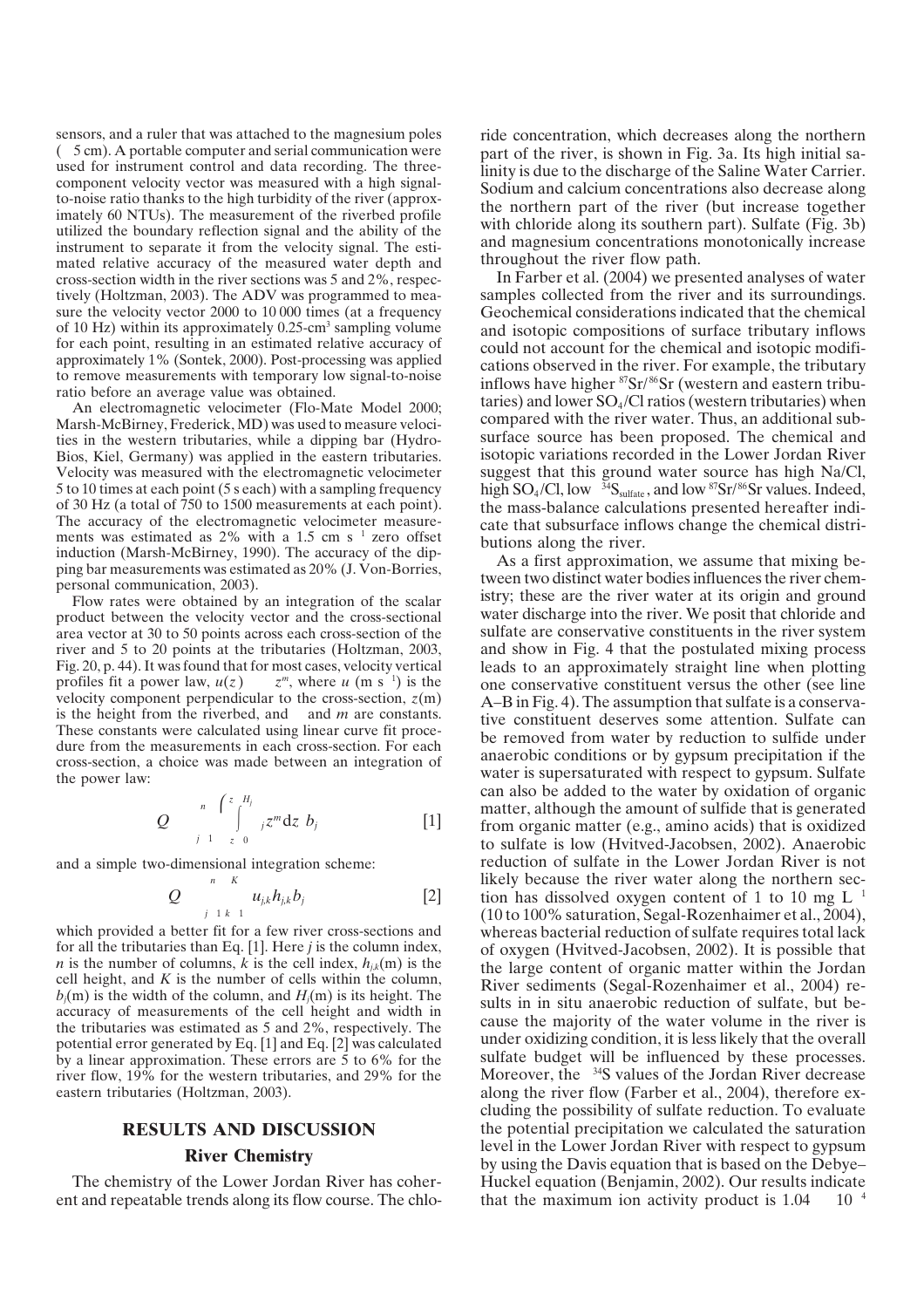

Fig. 3. (a) Chloride and (b) sulfate concentrations along the northern (upstream) part of the Lower Jordan River.

 $10^{-4}$ . Bewhereas the solubility product  $(K_{\text{sp}})$  is 1.22 cause the Lower Jordan River is undersaturated with respect to gypsum, sulfate removal by precipitation is not likely to occur.

## **Flow Rate Measurements and Mass-Balance Calculations**

years of 2000–2001 (500–1100 L s<sup>1</sup>) are about 40 times The base flows that we measured during the drought lower than the historical flow rates. These discharge values are even lower than recent published estimates (e.g., Al-Washah, 2000). While the intensive water use by the regional countries is responsible for the general discharge decrease, drought conditions reduce it further, resulting in local drying events. Such low flow rates increase the potential influence of tributaries and ground water inflows on the river chemistry.

Water-balance calculations were conducted using the flow rates measured at the inlets and outlets of different segments of the river, the measured and reported pumping rates, and reported evapotranspiration. Zero rainfall was reported during and several days before the measurements. The water-balance equation is written as follows:

$$
-\frac{n_{\text{(in)}}}{t}Q_{\text{in},i} \int_{\begin{array}{l} x_1\\ x_2\\ x_1 \end{array}}^{n_{\text{(out)}} Q_{\text{out},i} \int_{x_1}^{x_2} q_{\text{in}}(x)dx \int_{x_1}^{x_2} q_{\text{out}}(x)dx
$$
\n[3]

where  $Q_{\text{in},i}(\text{m}^3 \text{ s}^{-1})$  and  $Q_{\text{out},i}(\text{m}^3 \text{ s}^{-1})$  are the measured (flow rate per unit river length,  $m^2 s^{-1}$ ) along a segment stretching between  $x_1(m)$  and  $x_2(m)$ ,  $(m^3)$  is the water volume of the segment,  $B(x)$  is the effective width (flow rate per unit area, m s<sup> $1$ </sup>). When assuming steadystate conditions  $( / t \ 0)$  and zero distributed outflow  $\int_{x_1}^{x_2} q_{\text{out}}(x) dx$ flow rates at inlet and outlet *i* with  $n_{(in)}$  such inlets and  $n_{\text{(out)}}$  such outlets (including pumping stations),  $q_{\text{in}}(x)$ and  $q_{out}(x)$  are the distributed recharge and discharge (m) for evapotranspiration that includes the vegetation influence, and  $ET(x)$  is the rate of evapotranspiration  $\dot{\theta}$ , the total flow rate of the ground water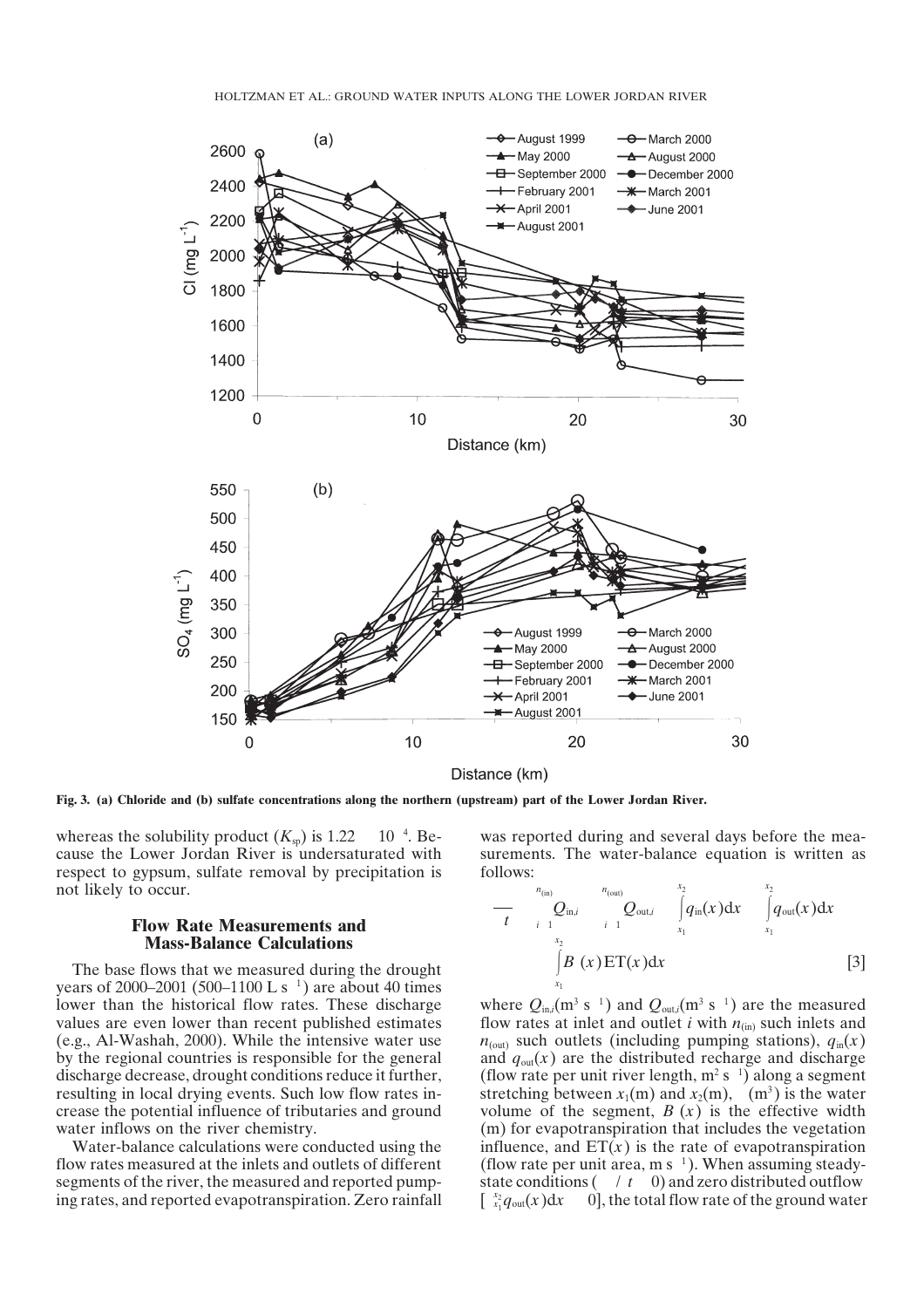

Fig. 4. Sulfate versus chloride concentration in the northern part of the Lower Jordan River and in adjacent sources. Three groups of waters are represented: (i) river water (arrow A and B indicates down-river direction), (ii) sources that represent potential end-members, and (iii) results of the mass-balance calculation [named "subsurface"] representing the chemical composition of the subsurface contribution along N2. Note that "western inflows" are Sites 13, 14, 17, and 24, "fishponds" are Sites 19 and 26, "drainages" are Sites 5 and 6 and Saline Yarmouk is Site 11 (Fig. 1, Table 1). The dates of the measurement campaigns are marked near the "subsurface" results.

be calculated. The assumption of steady-state conditions and  $Q_{25}(L s^{-1})$  represent the measured flow rate of the tion as they indicate that the head of the ground water farm  $(3.0, 5.1, 5.3, 6.5,$  and 6.9 mm d<sup>1</sup> in February, contribution  $\left[\begin{array}{c} x_2 \\ x_1 \end{array} q_{in}(x)dx$ , referred to as  $Q_{\text{gw}}(m^3 \text{ s }^{-1})$ . The terms *Q*<sub>15</sub> (m<sup>3</sup>). be calculated. The assumption of steady-state conditions and  $Q_{25}(L s^{-1})$  represent the measured flow rate of the segment. The other postulated because detailed water-level measurements were not available during most of the discharge flow rates represent tributaries, pumping stations, and not available during most of the discharge exportantion (relatively small). The pumping rates measurement campaigns. The possible deviation from evapotranspiration (relatively small). The pumping rates canditions was estimated and then integral were measured and reported by the local water authoristeady-state conditions was estimated and then inte-<br>grated and reported by the local water authori-<br>grated into the error estimation presented below. A few ties. The evapotranspiration was calculated using meagrated into the error estimation presented below. A few available water-level measurements in nearby observa- surements obtained by the Israeli Meteorological Sertion wells support the zero distributed outflow assump-<br>vice (personal communication, 2001) in the nearby Eden adjacent to the river is higher than that of the river. It March, April, June, and August 2001, respectively) and should be noted that during the study no heavy rain or an average effective width of 25 m (Holtzman, 2003). flood events took place, reducing the likelihood of a The resulting evapotranspiration values are similar to reverse flow from the river into the ground water system. published records (Salameh, 1996; Hamberg, 2000; Ortreverse flow from the river into the ground water system.

Table 2 shows a list of the total flow rates  $(L s^{-1})$  mea- hofer et al., 2001).

sured in the N2 segment (Fig. 1). The terms  $Q_{15}(L s^{-1})$ 

Table 2. Measured discharge and the result of the water mass-balance calculations along the N2 river segment (between Sites 15 and **25; see Fig. 1) of the five measurement campaigns. Inflow is marked as positive.**

| Termi                                                                                                            | <b>Site</b>              | <b>February</b><br>2001 | <b>March</b><br>2001 | <b>April</b><br>2001 | June<br>2001 | <b>August</b><br>2001 |
|------------------------------------------------------------------------------------------------------------------|--------------------------|-------------------------|----------------------|----------------------|--------------|-----------------------|
|                                                                                                                  |                          |                         |                      |                      |              |                       |
|                                                                                                                  | Neve-Ur (North)          | 839                     | 967                  | 862                  | 1087         | 808                   |
| $Q_{15,p}$<br>$Q_{16}$<br>$Q_{17}$<br>$Q_{18,p}$<br>$Q_{20}$<br>$Q_{21}$<br>$Q_{21}$<br>$Q_{22,p}$<br>$Q_{25,p}$ | Neve-Ur Pump (N)         | 160                     | 233                  | 231                  | 243          | 276                   |
|                                                                                                                  | Wadi El Arab             | <b>160</b>              | 165                  | 165                  | 85           | 45                    |
|                                                                                                                  | <b>Drainage Canal 76</b> |                         |                      | 49                   | 50           |                       |
|                                                                                                                  | Neve-Ur Pump (S)         | 80                      | 80                   | 49                   | 104          | 97                    |
|                                                                                                                  | <b>Fish Pond Outlet</b>  |                         |                      |                      | 270          |                       |
|                                                                                                                  | <b>Wadi Teibeh</b>       | 18                      | 30                   | 30                   |              |                       |
|                                                                                                                  | <b>Doshen Pumps</b>      | 244                     |                      | 231                  | 252          | 267                   |
|                                                                                                                  | <b>Doshen Canal</b>      | 87                      |                      | 13                   |              |                       |
|                                                                                                                  | <b>Zor Pumps</b>         | 167                     | 125                  | 118                  |              |                       |
|                                                                                                                  | Hamadia                  | 1109                    | 984                  | 787                  | 1073         | 480                   |
| ET(N2)                                                                                                           | evapotranspiration       | 15                      | 25                   | 26                   | 32           | 34                    |
| $Q_{\rm gw}$ (N2)                                                                                                | mass-balance results     | 671                     | 274                  | 323                  | 200          | 292                   |

 $\dagger$  The terms  $Q_{15}$  and  $Q_{25}$  represent the measured flow rate of the river at the inlet and outlet of the segment. The other flow rates are of tributaries, **pumping stations, and evapotranspiration.**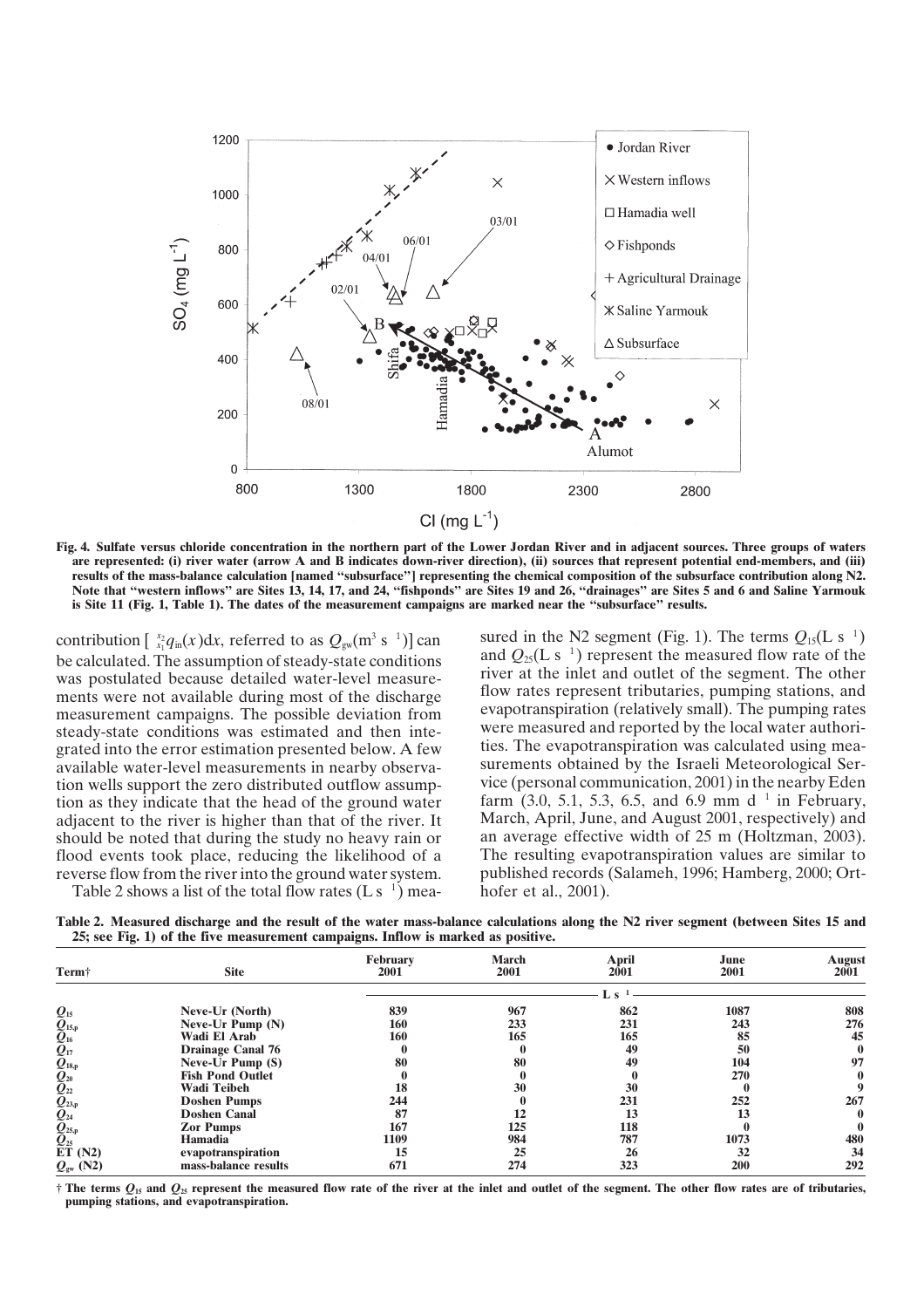|                                                                                                                                   |                            | February | <b>March</b> | April | June | August      |  |
|-----------------------------------------------------------------------------------------------------------------------------------|----------------------------|----------|--------------|-------|------|-------------|--|
| Term <sup>†</sup>                                                                                                                 | <b>Site</b>                | 2001     | 2001         | 2001  | 2001 | 2001        |  |
|                                                                                                                                   |                            |          |              |       |      |             |  |
| $\mathcal{Q}_7$                                                                                                                   | Dalhamiya Bridge           | 671      | 921          | 757   | 659  | 676         |  |
|                                                                                                                                   | <b>Saline Yarmouk</b>      | 183      | 178          | 162   |      | $\mathbf 0$ |  |
|                                                                                                                                   | <b>Saline Yarmouk Pump</b> | 187      | 125          | 89    |      | 0           |  |
|                                                                                                                                   | <b>Gesher Pumps</b>        | 123      | 122          | 109   | 102  | 102         |  |
|                                                                                                                                   | <b>D. Canal Gesher</b>     | 68       | 155          | 122   | 79   | 9           |  |
|                                                                                                                                   | D. Canal Neve-Ur           | 31       | 21           | 44    | 222  |             |  |
| $\begin{array}{c} Q_{11} \ \bar Q_{11,\mathsf{p}} \ \bar Q_{12,\mathsf{p}} \ \bar Q_{13} \ \bar Q_{14} \ \bar Q_{15} \end{array}$ | Neve-Ur (North)            | 839      | 967          | 862   | 1087 | 808         |  |
| ET(M1)                                                                                                                            | evapotranspiration         |          | 14           | 14    | 18   | 19          |  |
| $Q_{\rm gw}$ (N1)                                                                                                                 | mass-balance results       | 205      | 48           |       | 246  | 239         |  |

Table 3. Measured discharge and the result of the water mass-balance calculations along the N1 river segment (between Sites 7 and 15; **see Fig. 1) of the five measurement campaigns. Inflow is marked as positive.**

 $\dagger$  The terms  $Q_7$  and  $Q_{15}$  represent the measured flow rate of the river at the inlet and outlet of the segment. The other flow rates are of tributaries, **pumping stations, and evapotranspiration.**

periods,  $Q_{\text{gw}}$  was about 200 to 240 L s<sup>1</sup> along N1 seg-200 to  $\overline{670}$  L s<sup>1</sup> along N2 segment (approximately The ground water contribution  $(Q_{gw})$  was calculated by the mass-balance equation (Eq. [3]), and is shown at the bottom of the table. The same calculations, performed between Sites 7 and 15, referred to as N1 segment (Fig. 1), are presented in Table 3. In most of the ment (approximately 9.5-km meandering length) and 17 km). These contributions constitute 20 to 80% of the river's measured discharge.

The chemical analyses of water samples that were collected at the same time of the flow-rate measurements provide the means to obtain mass-balance calculations for conservative solutes (excluding reaction sink–source terms). In particular, we have obtained such calculations for chloride, sulfate, and sodium using the following equation:

$$
\begin{array}{ccccc}\n(\begin{array}{c}\n\overline{C_5}\\
t\end{array}& & \begin{array}{c} n_{\text{(in)}}\\
\overline{C_1}\text{in}\end{array}\end{array}\begin{array}{c} & n_{\text{(out)}}\\
\overline{C_2}\text{inat} & & \begin{array}{c} 0\\
\overline{C_1}\text{outat}\end{array}\end{array}\begin{array}{c} \overline{C_1}\text{outat}\end{array}\end{array}\begin{array}{c} \overline{C_2}\text{outat}\end{array}\begin{array}{c} \overline{C_3}\text{outat}\end{array}\begin{array}{c} \overline{C_3}\text{outat}\end{array}\end{array}\begin{array}{c} \overline{C_4}\text{outat}\end{array}\begin{array}{c} \overline{C_4}\text{outat}\end{array}\begin{array}{c} \overline{C_4}\text{outat}\end{array}\end{array}\begin{array}{c} \overline{C_4}\text{outat}\end{array}
$$

where  $C^{s}$  (mg L<sup>-1</sup>) is the (cross-sectional average) contions of steady-state conditions  $[ (C_{r}^{s}/t - 0) ]_{x_{2}^{x_{2}}}$ tive elements, and zero distributed outflow  $[q_{out}(x)C_{r}^{s}]$  $q_{\text{in}}(x)C_q(x)dx$ , referred to as  $m_{\text{gw}}$ , g s madia (Site 25, denoted as  $m_{25}$ , g s<sup>1</sup>) based on the centration of solute *s*. The subscripts r, inlet, and *q* represent the river, inlets, and distributed ground water inflow, respectively, and an over-bar represents the segments' volume-average concentration. Using the assump- $V_{x_1}$   $\left(\frac{V_{\text{out}}(X)}{V_{\text{in}}}\right)$  $(x)dx$  0], the total mass flow rate of the ground water contribution  $[q_{\text{in}}(x)C_q^s(x)dx$ , referred to as  $m_{\text{gw}}$ , g s <sup>1</sup>], is calculated. Table 4 shows the calculated mass flow rate of chloride, sulfate, and sodium in the river at Hameasured flow rate and chemical composition, of the ground water inflow  $[m_{\text{gw}}(N_2)]$ , and the ratio between them  $\left[\dot{m}_{\text{sw}}(N_2)/\dot{m}_{25}\right]$ . It is apparent that in most cases the ground water contribution is significant and that the chemistry of the river is indeed largely affected by the ground water discharge. The mass-balance calculations obtained for both N1 and N2 segments show that the river's sulfate discharge is increasing downstream while the chloride and sodium are decreasing. These calculations imply that the flow-weighted mean concentrations for all inputs are higher in the case of sulfate and lower in the case of chloride, relative to the concentrations of the river water.

## **Error Estimation**

Although our instrumentation is considered highly accurate, and despite our detailed and careful measurement procedure, the mass-balance calculations contain some potential uncertainties. These uncertainties are due to possible errors in the velocity measurements and in the flow rate integration, in the reported pumping rates and estimated evapotranspiration (in particular the effective river width), in analytical error of the solutes concentrations, and due to potential deviations from the assumed steady-state conditions. To reduce errors generated by a possible non-steady-state condition, we coordinated our activities with the local authorities to limit sudden changes in the operation of the region water system. The only exception was an unavoidable release of fishpond drainage into the river during our measurement campaign in June. Although the average release discharge was provided, the June calculations may contain somewhat higher uncertainties. Because the discharge measurements were conducted during drought conditions, no significant natural variations are expected during all our measurement campaigns.

Deviations from steady-state conditions are potentially caused by variations in water level along the river

**Table 4. Measured flow rates of chloride, sulfate, and sodium in the river,**  $\dot{m}_{25}$  (at **Hamadia, Site 25), computed mass flow rates** of the subsurface inflow in  $N_2$  segment,  $\dot{m}_{\text{ew}}(N_2)$ , and their ratio,  $\sqrt{N}$   $\sqrt{L^2}$ 

| $m_{\rm gw}(12)$ // $m_{25}$ |                                                      |           |                     |      |
|------------------------------|------------------------------------------------------|-----------|---------------------|------|
| Period                       | <b>Symbol</b>                                        | <b>CI</b> | SO <sub>4</sub>     | Na   |
|                              |                                                      |           | $\mathbf{1}$<br>g s |      |
|                              | $\dot{m}_{\rm ew}(\rm N_2)$                          | 900       | 327                 | 447  |
| <b>February 2001</b>         | $\dot{m}_{25}$                                       | 1656      | 510                 | 808  |
|                              | $\dot{m}_{\rm ew}$ (N <sub>2</sub> )/ $\dot{m}_{25}$ | 0.54      | 0.64                | 0.55 |
|                              | $\dot{m}_{\rm sw}(\rm N_2)$                          | 449       | <b>180</b>          | 202  |
| <b>March 2001</b>            | $\dot{m}_{25}$                                       | 1673      | 482                 | 772  |
|                              | $\dot{m}_{\rm sw}(\rm N_2)/\dot{m}_{25}$             | 0.27      | 0.37                | 0.26 |
|                              | $\dot{m}_{\rm ew}(\rm N_2)$                          | 470       | 210                 | 220  |
| April 2001                   | $\dot{m}_{25}$                                       | 1330      | 374                 | 641  |
|                              | $\dot{m}_{\rm ew}$ (N <sub>2</sub> )/ $\dot{m}_{25}$ | 0.35      | 0.56                | 0.34 |
|                              | $\dot{m}_{\rm ew}(\rm N_2)$                          | 109       | <b>190</b>          | 114  |
| <b>June 2001</b>             | $\dot{m}_{25}$                                       | 1939      | 465                 | 928  |
|                              | $\dot{m}_{\rm ew}$ (N <sub>2</sub> )/ $\dot{m}_{25}$ | 0.06      | 0.41                | 0.12 |
|                              | $\dot{m}_{\rm sw}(\rm N_2)$                          | 304       | 126                 | 147  |
| August 2001                  | $\dot{m}_{25}$                                       | 827       | 177                 | 390  |
|                              | $\dot{m}_{\text{sw}}(N_2)/\dot{m}_{25}$              | 0.37      | 0.71                | 0.38 |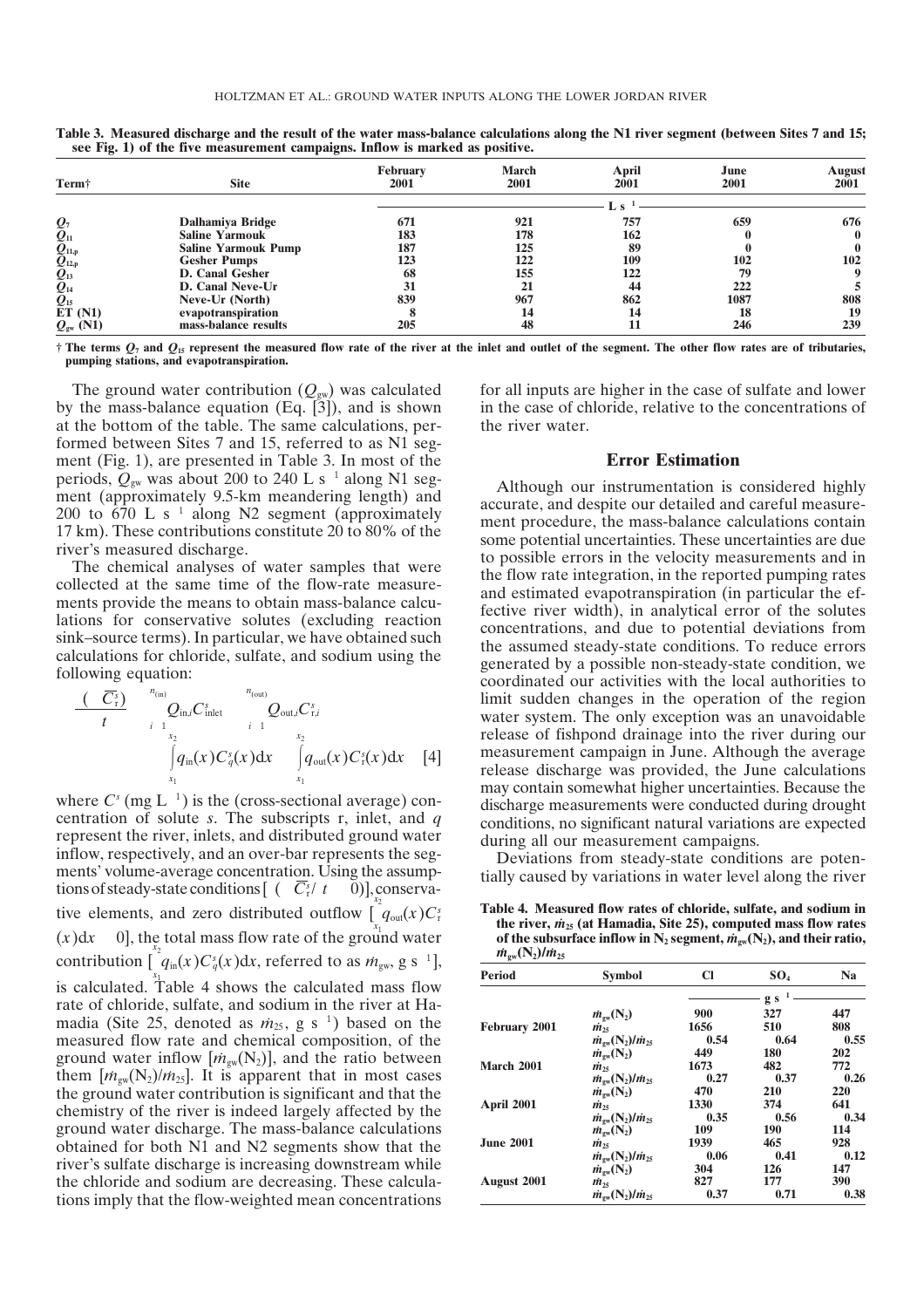water volume () alone. The change in water volume, segment, fluctuations of flow rates (in the river cross-sections, tributaries, drainage canals, and pumping stations), and temporal changes in solute concentrations. Assuming that the flow rates and concentrations are relatively steady within the time frame of the measurement campaign, the error analysis was based on the variations of

 / *t*, was calculated using the following equation:  $\mathcal{X}^2$ 

$$
\frac{1}{t} \int_{x_1}^{t} B(x) \frac{h}{t}(x) dx
$$
 [5] using

measurement sites) and  $h / t(x)$  is the time derivative implying that the average *h*/ *t* represents the change where  $B(x)$  (m) is the river's representative cross-section width (estimated from measurements at the discharge of water level during the measurement. Considering the minor influence of the relatively small water level fluctuations,  $B(x)$  was assumed to be steady during the measurement period. The volume derivative was calculated assuming that the water surface is nearly linear, in the entire segment.

0.63 mm h<sup>1</sup> were recorded at Sites 15 (width of 15 m) 20 L s<sup>1</sup> (in segment N2). The  $\ell$  t values obtained by campaigns were approximately 90 L s<sup> $1$ </sup>. Therefore, a 90 L s<sup>1</sup> value was used for the error estimation in N2 a value of  $h/t = 5$  mm h<sup>-1</sup> was recorded at Site 15,<br>which corresponds to 155 L s<sup>-1</sup>. This value was used for Water levels were measured manually during the discharge measurements and automatically by electronic water level gages (equipped with data loggers) installed in June 2001. Because detailed water level measurements were performed only in July 2001, these measurements were used to estimate the water level changes in all the measurement campaigns. Changes of 1.25 and and 25 (width of 6.5 m), respectively. Using these values in Eq. [5] results in water volume changes of 90 and manual water level measurements during the rest of the segment, with the exception of the June campaign. Due to the draining of the fishpond into the river (Site 20), which corresponds to 155 L s<sup>1</sup>. This value was used for the June error estimation.

discharge (  $Q_{\rm gw}/Q_{\rm gw}$ ) and the solute discharge (  $\dot{m}_{\rm gw}$ ) The calculated relative potential errors of the water  $\dot{m}_{\text{gw}}$ ) are shown in Table 5. These potential errors represent the root mean square of all the possible errors generated by the terms in Eq. [3] and in Eq. [4]. As mentioned, the estimated relative errors of the measured flow rate are 5 to 6% for the river flow and 19 and 29% for the western and eastern tributaries. The potential error of the pumping rates was estimated as 20%, where the potential error of the evapotranspira-

**Table 5. Potential relative errors of the calculated water flow rates and calculated solutes mass flow rates of the subsurface inflow in N2 segment. These errors represent the root mean square of all the potential errors of the terms in Eq. [3] and Eq. [4].**

|                 | .                                                         | <b>February</b><br>2001 | March<br>2001 | April<br>2001 | June<br>2001 | August<br>2001 |
|-----------------|-----------------------------------------------------------|-------------------------|---------------|---------------|--------------|----------------|
| Water           | $Q_{\rm ew}/Q_{\rm ew}$                                   | 0.07                    | 0.16          | 0.13          | 0.34         | 0.14           |
| SO <sub>4</sub> | $\dot{m}_{\rm gw}^{\rm SO_4}/\dot{m}_{\rm gw}^{\rm SO_4}$ | 0.08                    | 0.14          | 0.10          | 0.16         | 0.14           |
| <b>Cl</b>       | $\dot{m}_{\rm sw}^{\rm CI}$ / $\dot{m}_{\rm sw}^{\rm CI}$ | 0.09                    | 0.21          | 0.18          | 1.35         | 0.33           |

in the effective width,  $B(x)$ . The relative error contrib- uted by the / *t* term was 13 to 30% of the total calcusponds to 80% of  $Q_{gw}$ ). The error analysis of  $\dot{m}_{gw}/\dot{m}_{gw}$  $\left[ B(x) \frac{h}{f(x)} \right]$  [5] solute distribute the linear decomposition,  $\left(QC\right)$  *C Q*  $(C_r^s)$  / *t*, was evaluated assuming a constant  $C_r^s$ . Tation was estimated as 50%, due to the high uncertainty lated  $Q_{\text{gw}}$ , excluding the June campaign (where it correwas obtained using the following estimates: the analytical error of the solutes concentrations was estimated as 5% (Farber et al., 2004); the potential error of the solute discharge at the inlets and outlets was calculated *Q C*; and the deviation from steady-state conditions, ble 5 shows the error estimates of the water, sulfate, and chloride discharge as calculated for each measurement campaign. With the exception of the June campaign, the error estimations of the calculated water discharge are 7 to 16% and those of solute discharge are 8 to 33%.

## **A Comparison between the Mass-Balance Results and the Geochemical Analysis**

The concentration of dissolved constituents in the postulated ground water influx was calculated by dividing the mass flow rate of each of the solutes by the water volumetric flow rate, given that the assumption of zero distributed outflow holds. These calculations are used to compare the results of our mass-balance calculations with the results of the chemical analysis. The concentrations of chloride and sulfate in the ground water influx calculated for the different sampling campaigns are plotted in Fig. 4 together with measured concentration of river samples. Measured concentration of water samples that represent potential end-members such as fishponds, agricultural drainage, and tributaries are also included in Fig. 4. The data indicate that the computed composition of ground water, derived from the massbalance calculations, is similar to the composition of the saline segment of the Yarmouk River (referred to as the "Saline Yarmouk").

 $L<sup>1</sup>$ ). If the mixing process is limited to two distinct Figure 4 shows that the samples taken from fishponds, western tributaries, and a shallow well on the west side of the river (named "Hamadia well") are not consistent with the linear river trend. Furthermore, the chemistry of eastern tributaries such as Wadi El Arab and Wadi Teibeh is outside the scale of Fig. 4 (having  $Cl < 800$  mg water bodies, the samples that were collected from the saline segment of the Yarmouk River (between Sites 9 and 11 [Fig. 1], referred to as the "Saline Yarmouk") and from some agricultural drainages can be considered as representing the end-members that affect the river chemistry.

Figure 4 shows that the concentrations of the calculated ground water source lie between the chloride and sulfate data points of the Saline Yarmouk River and those of the Lower Jordan River. These results are, in general, consistent with the geochemical evaluations that were made for the northern section of the Lower Jordan River (Farber et al., 2004). The agreement between the two studies greatly supports the conclusion that the northern part of the Lower Jordan River is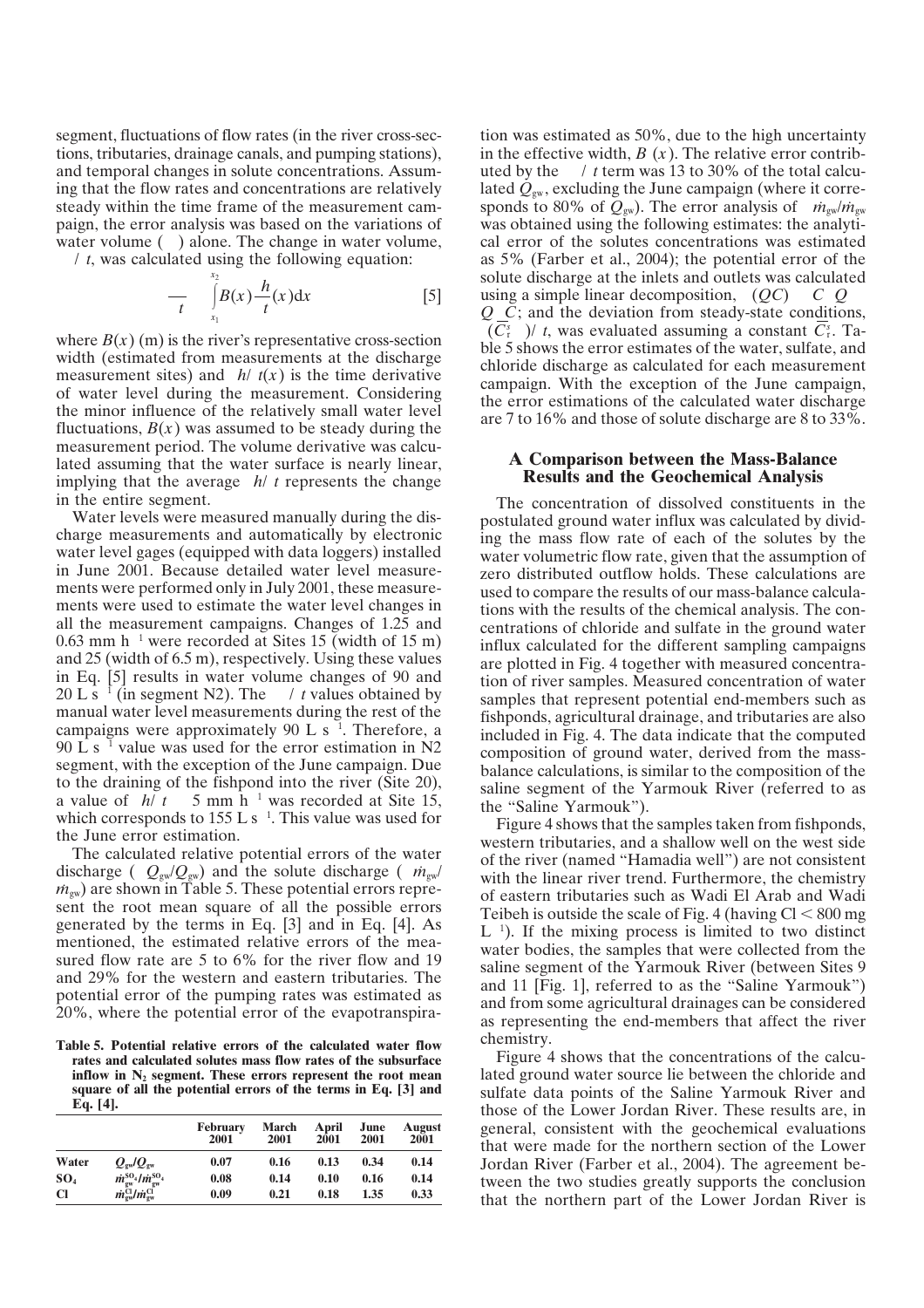mainly affected by shallow ground water derived from agricultural drainages. The chemical composition of this end-member is similar but not identical to that of the Saline Yarmouk River, which in the geochemical study was assumed to represent the end-member composition. Whereas the geochemical evaluation is limited by the assumption of mixing between two sources, the results of the current study reflect the chemistry of the input to the river, which may be composed of multiple ground water sources with different geochemical end characteristics. These sources would have somewhat different compositions reflecting differences between the agricultural return flows of the west bank, the east bank, and additional inputs from deep ground water, local brines, and meteoric waters.

dam is low (140 mg Cl L<sup>1</sup>), the salinity of the downstream water is high  $(1000 \text{ mg Cl L}^{-1})$ . It should be The Saline Yarmouk River constitutes a unique hydrological configuration that assists in the identification of the ground water influx to the Lower Jordan River. The Yarmouk River is dammed some 8 km east of its confluence with the Lower Jordan River and its water is diverted to the King Abdullah Canal (for the most part) and Yarmuchim Reservoir (Site 8, Fig. 1). Although no tributary inflow exists beyond the dam, the nearly zero flow rate at the dam increases significantly downstream toward the Yarmouk confluence point with the Jordan River. While the salinity upstream from the noted that a pumping station at the end of the Saline Yarmouk River (Site 11), pumps most of the Saline Yarmouk surface water for fishery and irrigation usage. Hence, the direct inflow from the Saline Yarmouk into the Lower Jordan River is minimal, and therefore cannot have any impact on the water chemistry and flow rate of the downstream Lower Jordan River. Nevertheless, Fig. 4 shows that the geochemical signature of the Saline Yarmouk River is consistent with our mass-balance calculations and with the chemical modifications observed along the Lower Jordan River, both upstream and downstream from the confluence with the Yarmouk. Because the initial flow rate of the Saline Yarmouk islow, samples collected at Site 11 (Fig. 1) may represent the net effect of the subsurface sources that modify the chemistry of both the saline Yarmouk and the Lower Jordan River.

## **CONCLUSIONS**

Our data show that at low flow rates of the northern section of the Lower Jordan River, the impact of natural ground water seepage and agricultural return flows is significant. By exercising a combination of careful discharge measurements, a complete account of inflows and outflows, and mass-balance calculations of both water and conservative constituents, we were able to characterize the distributed subsurface influx that affects the river water flow and chemistry. Subsurface flows are estimated to contribute 20 to 80% of the water discharge and 20 to 50% of the solutes discharge measured in two specific sections of the river (9.5 and 17 km long). It is noted that both the mass-balance calculations and the geochemical analysis cannot separate the influence of

different sources (such as western and eastern ground water sources), thus the calculated source is likely to represent a mix of several end-members. To address this further, a campaign of multiple piezometer drilling is underway. These observation points will provide information regarding water levels and chemistry of the shallow ground water that flows to the Jordan River.

The future of the Jordan River was addressed in 1994 by the peace treaty between Israel and Jordan (Governments of Israel and Jordan, 1994). In the treaty, the two countries agreed to increase and equalize the overall pumping rights, to eliminate wastewater disposal into the river, and to use the saline water that currently flows into the river for desalination. The calculated impact of these steps, under the flow conditions reported here, shows that although water quality may improve, flow rates in some of the river segments will decrease to a level that will dry the river. The authorities of both countries must address this unsolved problem.

## **ACKNOWLEDGMENTS**

The study was supported by the U.S. Agency for International Development, the Middle East Regional Cooperation Program (MERC Project M20-068), by the Grand Water Research Institute (Technion), and by the Joseph & Edith Fischer Career Development Chair. We also thank ECO Jordan, the Palestinian Hydrology Group, the Israeli Nature Protection Authority, and the local water and agricultural authorities for their logistic support.

## **REFERENCES**

- Al-Washah, R.A. 2000. The water balance of the Dead Sea: An integrated approach. Hydrol. Processes 14:145–154.
- Benjamin, M.M. 2002. Water chemistry. McGraw-Hill, Boston.
- Coleman, M.L., and M.P. Moore. 1978. Direct reduction of sulfates to sulfur-dioxide for isotopic analysis. Anal. Chem. 50:1594–1595.
- Efrat, E. 1996. The land of Israel—Physical, settlement and regional geography. Tel-Aviv Univ., Israel.
- Farber, E., A. Vengosh, I. Gavrieli, A. Marie, T.D. Bullen, B. Mayer, R. Holtzman, M. Segal, and U. Shavit. 2004. Hydrochemistry and isotope geochemistry of the Lower Jordan River: Constraints for the origin and mechanisms of salinization. Geochim. Cosmochim. Acta 68:1989–2006.
- Gavrieli, I., Y. Yechieli, L. Halicz, B. Spiro, A. Bein, and D. Efron. 2001. The sulfur system in anoxic subsurface brines and its implication in brine evolutionary pathways: The Ca-chloride brines in the Dead Sea area. Earth Planet. Sci. Lett. 186:199–213.
- mfa.gov.il/MFA/Peace Process/Guide to the Peace Process/ Israel-Jordan Peace Treaty Annex II.htm (verified 8 Dec. 2004). Governments of Israel and Jordan. 1994. Israel–Jordan Peace Treaty. Annex II, water and related matters [Online]. Available at www. Governments of Israel and Jordan.
- Hamberg, D. 2000. Flows in the Lower Jordan River. Report for the Office of National Foundation. 6130-d00.385. Tahal, Israeli Water Div. Office, Israeli Office of National Foundation, Tahal, Tel-Aviv, Israel.
- Hof, F.C. 1998. Dividing the Yarmouk's waters: Jordan's treaties with Syria and Israel. Water Policy 1:81–94.
- Holtzman, R. 2003. Water quality and quantities along the Jordan River—Salinization sources and mechanisms. (In Hebrew; tables, figures, and references in English.) M.S. thesis. Technion-Israel Inst. of Technology, Israel.
- Hvitved-Jacobsen, T. 2002. Sewer processes: Microbial and chemical process engineering of sewer networks. CRC Press, Boca Raton, FL.
- Marsh-McBirney. 1990. Model 2000 installation and operations manual. Marsh-McBirney, Frederick, MD.
- Orthofer, R., R. Daoud, B. Fattai, M. Ghanayem, J. Isaac, H. Kupfers-